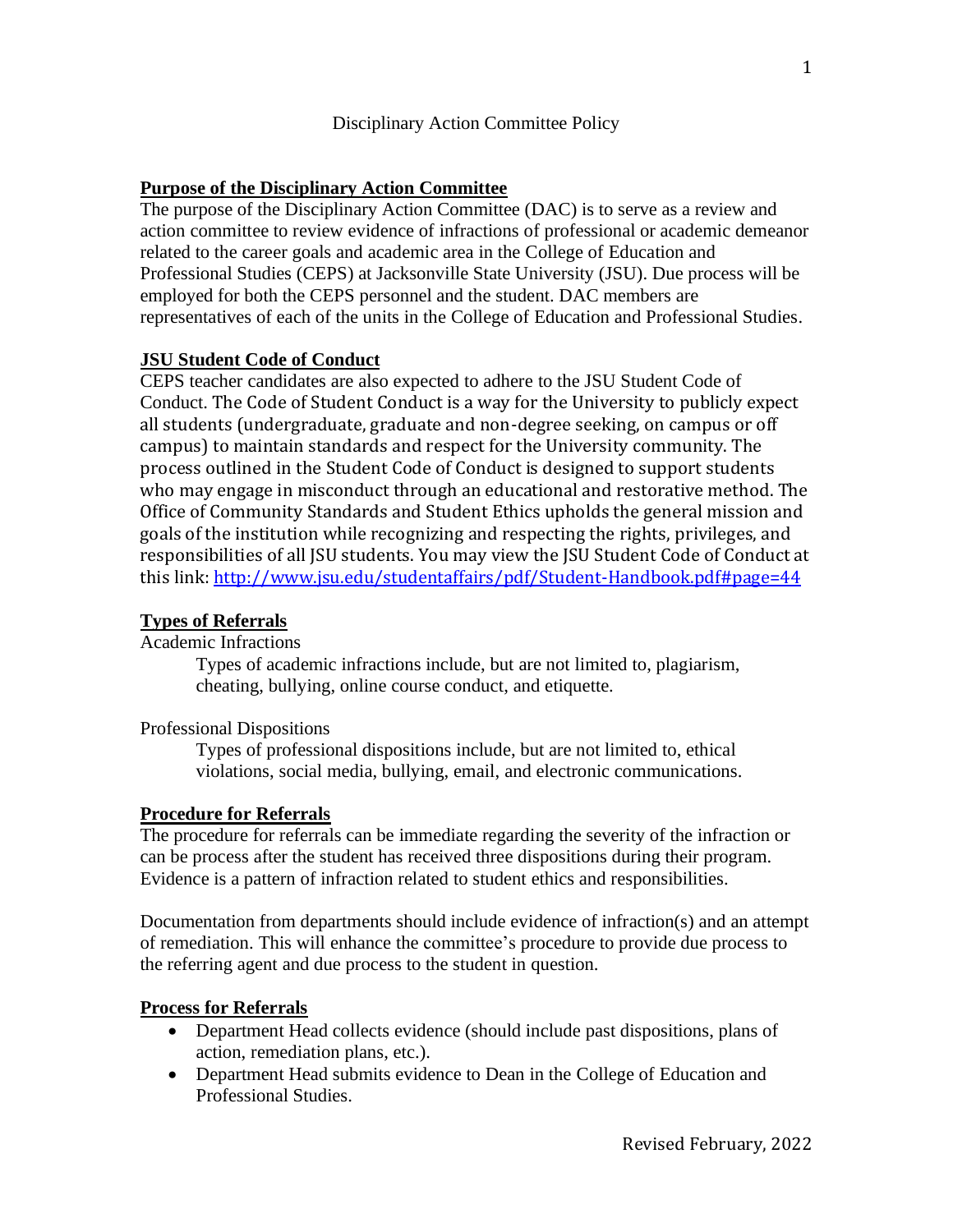• The Dean reviews evidence and makes decision if referral to DAC is warranted. The Dean may refer back to the department for further remediation or make an official referral to DAC.

## **Expectations of DAC**

- DAC will provide due process for both the department and student.
- Family members of the student may attend the meeting, but will be asked to remain outside the room due to privacy concerns.
- The committee will review evidence provided by either party.
- The committee can decide to recommend a plan of remediation that may include, but is not limited to, utilizing services of other agencies of the university and action items such as counseling, additional academic coursework, ethics modules, repetition of field work, and delays in continuation of program until actions items are completed.
- The DAC will provide a timeline of completion of action items for remediation.
- The DAC will review all action item submissions by the student to ensure completion before a decision is made that remediation has been met.
- The student will meet once again with the committee to reflect and explain the values of the plan of action and what it meant to them.
- The DAC can recommend the student is remediated and may continue in their program.
- The DAC can recommend the student be removed from their program.
- The DAC can recommend the student be removed from the university.

# **DAC Timeline**

- If official referral to DAC, the Dean will send the evidence to the DAC chair member.
- DAC chair schedules meeting with committee members to review referral.
- At the meeting, the DAC chair provides confidential packets of evidence to each member to read and discuss.
- A member of the referring department may be present at this meeting to explain the case/documentation.
- If the committee determines to continue, the DAC chair will write the student a letter stating he/she is to attend a meeting. The letter will provide time, date, and location.
- The letter to the student should indicate that non-attendance will automatically result in the committee recommending dismissal from the program.
- The letter will be sent certified mail to the home address.
- The scheduled meeting should allow 8-10 days for the student to receive the letter.
- After the meeting with the student, the committee will review all evidence and make a recommendation to remediate or dismiss the student from their program.
- The committee will submit their decision to the Dean.
- The Dean will send a certified letter to the student with the results of the hearing.